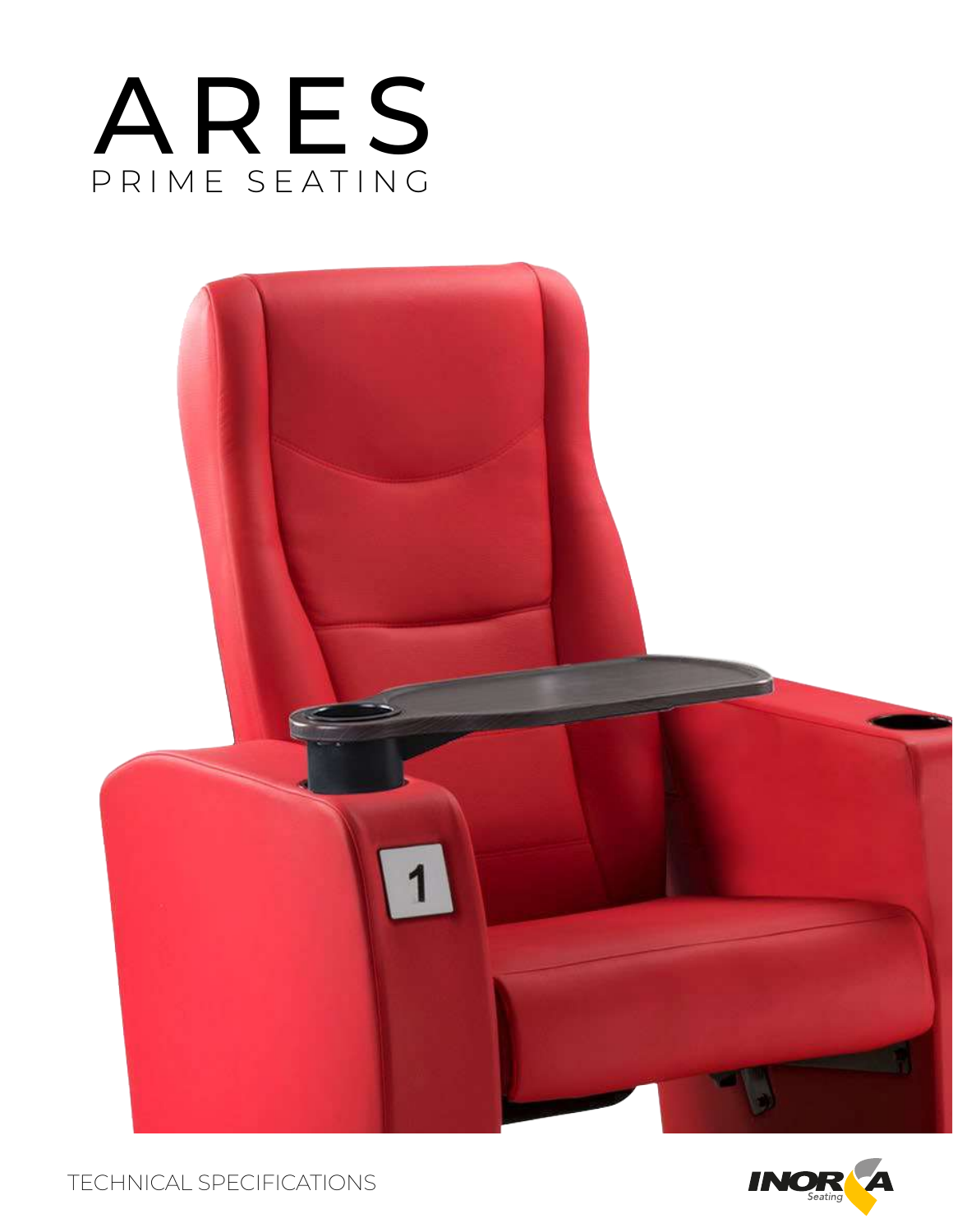# FEATURES AND BENEFITS

#### FIXED OR LOUNGER VERSION

For backrest recline

#### NO-SAG SPRINGS

to reinforce lumbar support and bearing capacity.

#### LUXURY UPHOLSTERY

Exchangeable covers, no staples or glue needed. Ease of installation as your crew can put them once all seats are placed. Easy numbering identification.

### ANCHORING

Standard fixed or riser mounted for an easier cleaning

#### FLAMMABILITY

Compliance with California Technical Bulletin 117 (TB 117) and Crib 5 on some upholstery references

#### ACCESSIBILITY

2% of seats that comply with the ADA standard

#### ATTIC STOCK

2% critical components for on-site inventory

### FLEXIBILITY

24 "- 27" widths



## **ACCESSORIESS**











# **ACCESSORIES**

#### NUMBERING AND LETTERING

By seat or by row, plastic, lightened or embroidered.

### FIXED OR SWIVEL TABLES

Wide range of swivel tables with integrated cupholders. Full sized to maximize concession sales

## UPHOLSTERED ARMRESTS

Fixed or retractable for ADA access

## 3D HEADREST EFFECT

For a cushy head supportwith an option of embroidered logos.

## PRIVACY PANELS

For social distancing purposes. Easily installed (or retroffited) and removed.

#### DECORATIVE STITCHING To enhance looks

## FALSE FOOT-REST

To give it a more luxurious appearance

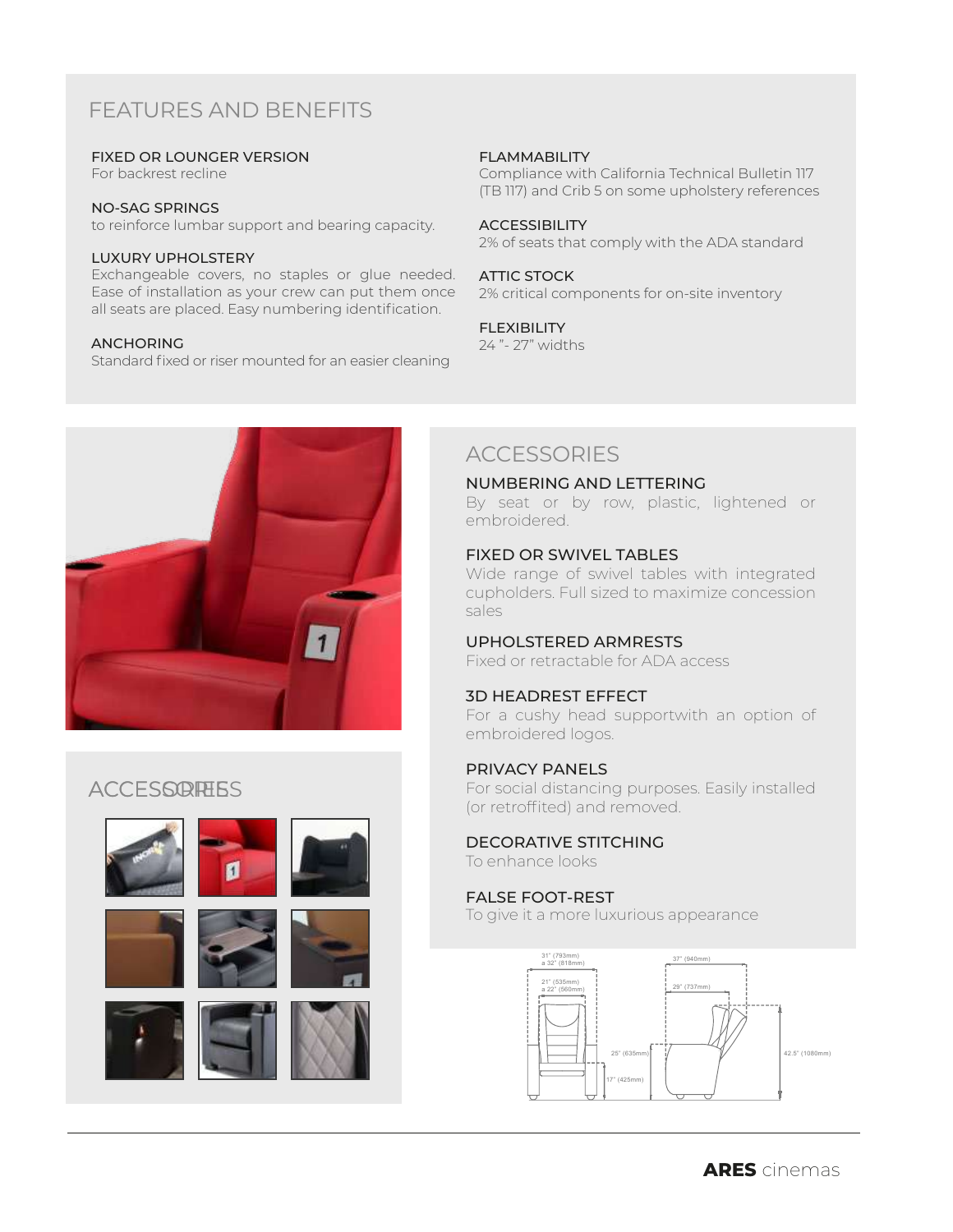# TECHNICAL SPECIFICATIONS

## **STRUCTURE**

- Structural frame made of high quality CR round steel tubing, 18 gauge, of 1" (25mm) diameter
- No-Sag springs to reinforce lumbar support and bearing capacity of the cushion.

• Panel made of triplex of 5/8 (15mm), and reinforced with internal metal plates made of 14-gauge CR steel.

### MECHANISM

- Lounger mechanism includes a reclining shock absorber, made of 65SHORE-A hardness rubber.
- Metal structural components in 11 gauge HR sheet steel, and 1020 steel bushings.
- A fixed back option is available

## BACKREST AND SEAT

- Backrest and seat molded in cold-injected polyurethane foam, and upholstered in vinyl.
- Covers injected in black high impact polypropylene

## MOLDED FOAM

STANDARD

Density *Back 40 - 45 Kg/m3 Cushion 45 - 50 Kg/m3*

Hardness *Back 3.4 - 4.4 Kg/f Cushion 3.9 - 4.3 Kg/f* LUXURY FIRM FOAM

Density *Back 40 - 45 Kg/m3 Cushion 45 - 50 Kg/m3*

Hardness *Back 3.6 - 4.6 Kg/f Cushion 3.9 - 4.9 Kg/f*